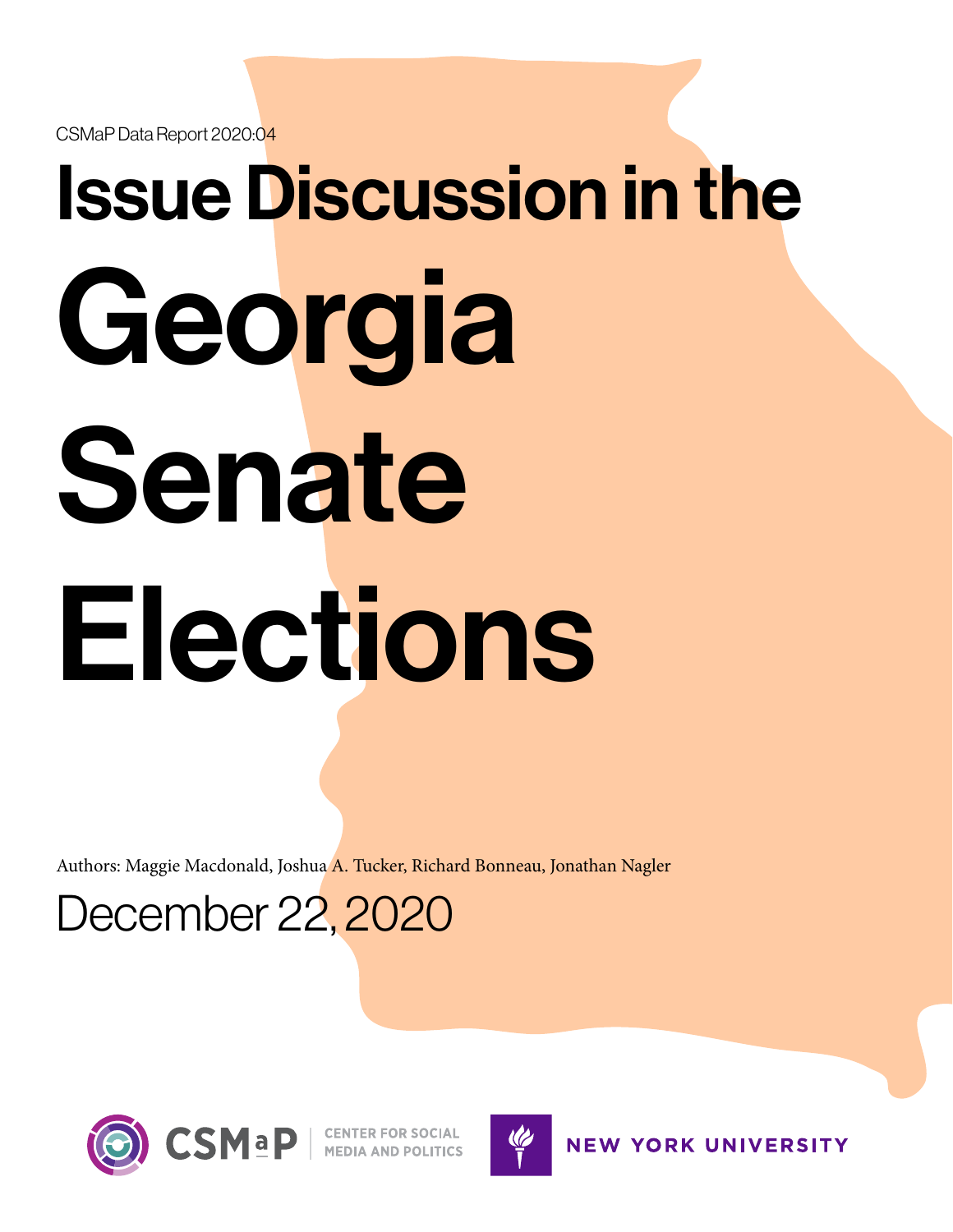### 1 Introduction

The two Senate Run-off elections in Georgia present a unique electoral experience. The importance of the elections is in some sense unprecedented, two simultaneous senate elections in one state, unusual in and of itself, occur after the rest of the Senate is chosen - and have the possibility of changing the majority party in the chamber. And they occur after an exceptional presidential campaign molded by an ongoing pandemic. But despite their enormous interest to voters around the country, and in spite of the enormous amounts of money being contributed by voters outside the state, the election outcome will be determined by voters in Georgia. There is no shortage of horse-race polling trying to determine who the likely election winner will be. But in this report we try to determine what issues matter to voters in Georgia by analyzing their tweets.

We were interested in a set of research questions. First, what issues were Georgians talking about when they talked about each candidate? Second, were Georgians discussing the elections in nationalized or strategic terms: mentioning national Republican or Democratic figures? Third, were Georgians mentioning topics that were brought up in attack ads? Fourth, was there variation across ideological, ethnic, and gender lines in these behaviors?

We identified voters in Georgia from a random set of users on Twitter maintained by the Center for Social Media and Politics at NYU who provided their location as being a place in Georgia, and whose tweets mentioned any of the four senate candidates, or used a hashtag associated with the elections, during the period September 1 through November 3, 2020. We analyzed tweets posted during the period November 3 through December 18 by all of these users. Thus we are looking at users in Georgia, who were interested enough in the Senate elections to mention them in the campaign period before the general election. And we are examining their tweets in the postgeneral election period (i.e., the campaign for the run-offs). There were 945 users we located to be in Georgia who tweeted about the Senate elections between September 1 though November 3, 2020. And we found that 473 of them mentioned the Senate election at least once in the period November 3 through December 18. These 473 users generated 9,393 tweets about the elections during this period.

We categorized their tweets as being about 4 broad topics: substantive policy areas, mentions of claims made in attack ads in the race, mentions of national Democratic politicians, mentions of national Republican politicians. Then within the substantive policy areas, we examine tweets about: the economy, the Covid-19 pandemic, education, racial justice, law and order, health care, abortion, the environment, immigration, and LGBT issues. Tweets were identified as being in the broad topic categories based on keywords, and were also placed in specific issue categories based on sets of keywords (see Appendix A for a full list of keywords used).<sup>[1](#page-1-0)</sup>

To enrich our analyses we estimated several characteristics of individual users: their ideology, ethnicity, and gender. We estimated users' ideology with the method developed in Barbera (2015) and Barbera, et-al (2015), which estimates the political affinity, or ideology, of a Twitter

<span id="page-1-0"></span><sup>&</sup>lt;sup>1</sup>All analyses were also done for tweets found in a random sample of all tweets that could be identified as being by users in Georgia. Results of those analyses are reported in Appendix D.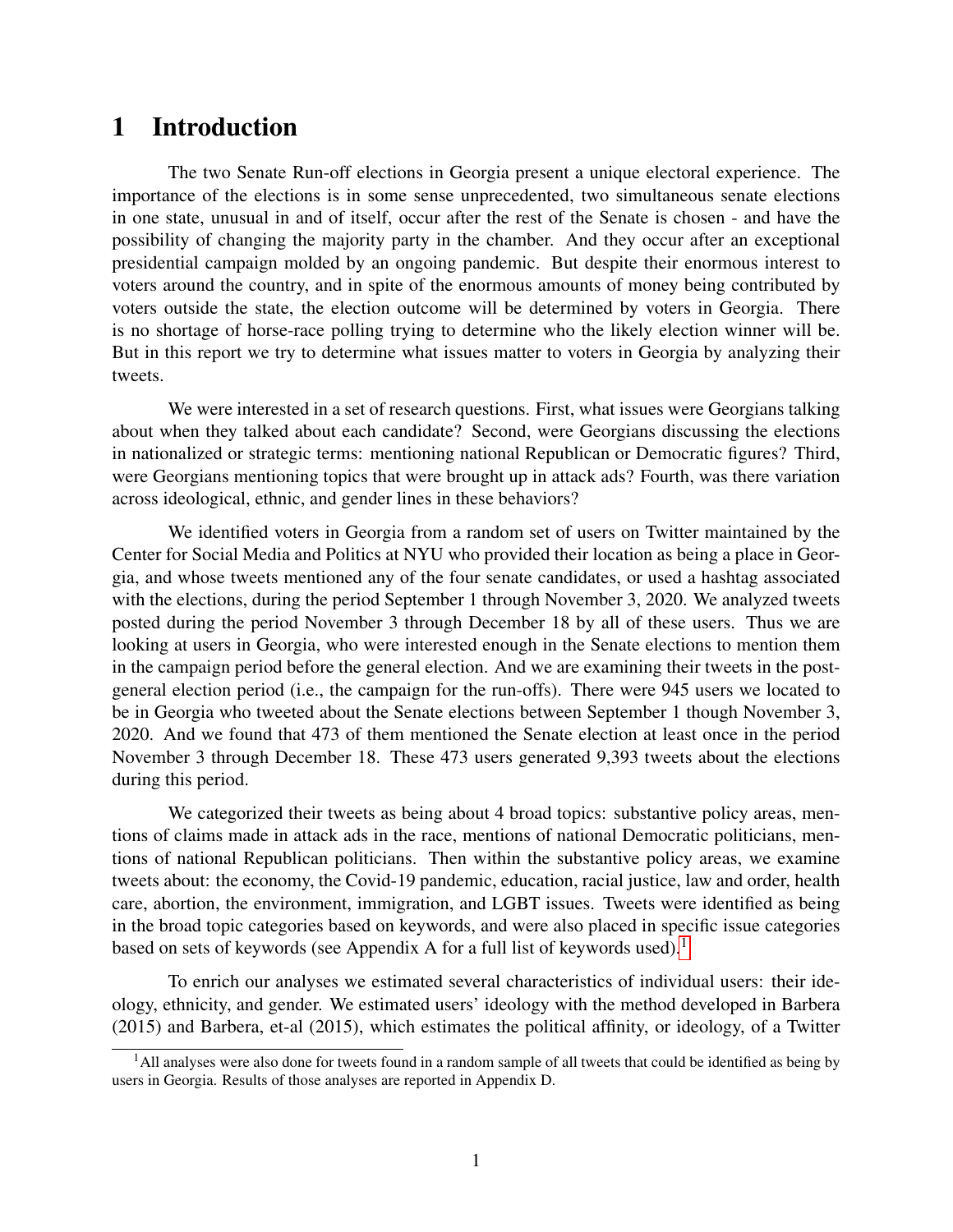user based on the the accounts that he or she follows on Twitter.<sup>[2](#page-2-0)</sup> Here we classify a user as "liberal" if their estimated ideology is to the left of MSNBC. A user is classified as "conservative" if their estimated ideology is to the right of *Wall Street Journal*. And finally a user is classified as "moderate" if their ideology score is between MSNBC and the *Wall Street Journal*. An overview of the frequency of users from our sample with each characteristic from is in Table [1.](#page-2-1) Of the 473 random users, we are able to estimate the ideology of 257 of them. As shown in Table [1,](#page-2-1) 72% are liberal (184), 26% are conservative, and the remaining  $2\%$  are moderate.<sup>[3](#page-2-2)</sup>

## <span id="page-2-1"></span>2 The Data

|           | Characteristic   | Number of Users |
|-----------|------------------|-----------------|
| All Users |                  | 473             |
|           | Liberal          | 184             |
| Ideology  | Moderate         |                 |
|           | Conservative     | 66              |
| Gender    | Women            | 153             |
|           | Men              | 156             |
| Race      | White            | 74              |
|           | African-American |                 |
|           | Hispanic         |                 |
|           | Asian            |                 |

Table 1: Description of sample of Twitter users who tweeted about the Georgia Senate runoffs between November 3, 2020 and December 18, 2020. Values for ideology, gender, and/or ethnicity indicate the numbers we were able to estimate, thus they do not cover the entire sample.

We predicted the probability that a user is male or female using the first name on their Twitter profile.<sup>[4](#page-2-3)</sup> The breakdown by gender is shown in Table [1.](#page-2-1) Of the 473 users in the random user tweets, we were able to estimate the gender of 309 (65%) of them. Of these estimated users' gender, 153 (50%) were women and the other 156 (59%) were men.

We also estimated ethnicity using the user's supplied name (first and last), and this can also be seen in Table [1.](#page-2-1) Names were matched against U.S. census records to determine the probability that a user was white, African-American, Hispanic, or Asian. We limit the presented ethnicity estimations to those users who provide their full names on Twitter by reporting the race only for those users whose estimated probability of one ethnicity is above 0.85. Considering those 89 users whose ethnicity we could estimate from the random users  $-83\%$  were white (74), less than 1% were African-American (1), 10% were Hispanic (9), and 6% were Asian (5). Because of

<span id="page-2-0"></span><sup>&</sup>lt;sup>2</sup>Barbera, Pablo. "Birds of the same feather tweet together: Bayesian ideal point estimation using Twitter Data." *Political Anaysis* 23(1): 76-91; Barbera, Pablo, John T. Jost, Jonathan Nagler, Joshua A. Tucker, and Richard Bonneau, "Tweeting from Left to Right: Is Online Political Communication More than an Echo Chamber?", *Psychological Science*, 26(10): 1531-1542.

<span id="page-2-2"></span><sup>3</sup>Similarly, of the 3,200 users in the decahose corpora, we were able to estimate the ideology of 1,823 of them– 65% are liberal, 30% are conservative, and the remaining 5% are moderate.

<span id="page-2-3"></span><sup>4</sup>We consider their first name to be the first word in the name field on their account. If there is only one word, we assume that that is their first name.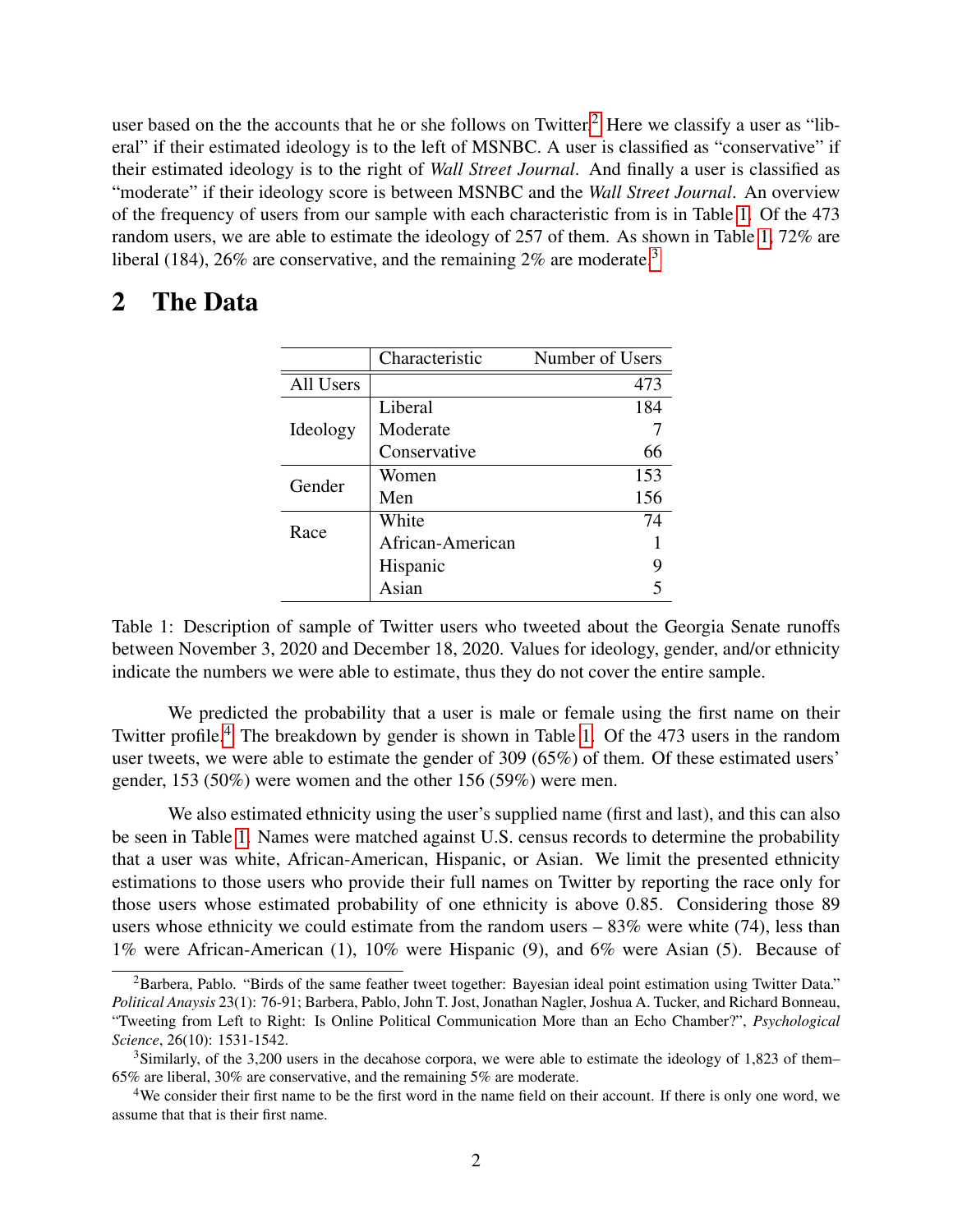the small number of users in the non-white categories, we restrict our ethnicity based analyses to whites.

### 3 Tweeting about the Candidates & the Issues

We analyze the data 'by candidate': we want to know whether when a Georgia Twitter user mentions one of the four candidates – John Ossoff, David Perdue, Raphael Warnock, and Kelly Loeffler – are they mentioning the candidate in the context of: 1) a policy issue; 2) an attack made against the candidate during the campaign; 3) a National Democratic Party figure; or 4) a National Republican Party Figure. These are the four broad topics we classify each tweet into. And we note that the topics are not mutually exclusive, thus a tweet can be labelled as being in more than one of the topics.

We also want to know which specific policies people are talking about. To label the content of tweets about the Georgia Senate elections, we created several keyword dictionaries on the topics of: health-care, the economy, Covid-19, the environment, civil rights and racial justice, LGBTQ, abortion, education, immigration, and law and order. We also used keywords to identify tweets about attacks made on candidates.<sup>[5](#page-3-0)</sup> Tables [B1](#page-11-0) and [B2](#page-12-0) in the Appendix show the full dictionaries for each topic<sup>[6](#page-3-1)</sup>. The topics are not mutually exclusive; it is possible (and even relatively common) for a tweet to have more than one of these labels.

Note that for the set of random users we have in Georgia, we look at whether or not they tweeted about the particular topic or issue, rather than what fraction of tweets were about the topic. It is well known that some users on Twitter account for a highly disproportionate number of tweets, and we are interested in what individuals care about, we do not want to overweight those individuals who are frequent tweeters.

Table [2](#page-4-0) shows the proportion of people who mentioned any of our policy issues in any of their tweets, along with the proportion who mentioned something brought up in an attack ad as a criticism of one of the candidates, and the proportion who mention national politicians of each party.[7](#page-3-2) These categories are not mutually exclusive, and so the sum of the proportions does not necessarily sum to 1. Table [3](#page-5-0) breaks this down by ethnicity and gender of users, and Table [4](#page-6-0) breaks this down by ideology of users.

We note that the argument that the election has been 'nationalized' is not supported by what these users are tweeting. Fewer than a third of users who mentioned Raphael Warnock also mentioned another national Democrat, and only slight more than a third of users who mentioned Jon Ossoff also mentioned a national Democrat. And in Table [4,](#page-6-0) where we provide this information broken down by the ideology of users, we can see that it was not the case that conservatives who

<span id="page-3-0"></span><sup>&</sup>lt;sup>5</sup>This category includes terms which are used in attack ads and the rhetoric used to talk about the candidates. These terms can be policy-related (e.g. "defund" the police), but are largely character critiques of a candidate (e.g. "socialist").

<span id="page-3-1"></span><sup>6</sup>The method that we use to label tweets only requires the keyword to be contained within a word– so for example "semit" in the attack ads keyword dictionary will label a tweet that contains "anti-semitism" AND "anti-semite".

<span id="page-3-2"></span><sup>7</sup>National Democrats are Vice-President-Elect Kamala Harris, Rep. Nancy Pelosi, President-Elect Joe Biden, Sen. Chuck Shumer, President Barack Obama, Rep. Alexandria Ocasio-Cortez, and Stacey Abrams. National Republicans are Vice President Mike Pence, Sen. Mitch McConnell, President Trump, Sen. Ted Cruz, and Governor Brian Kemp.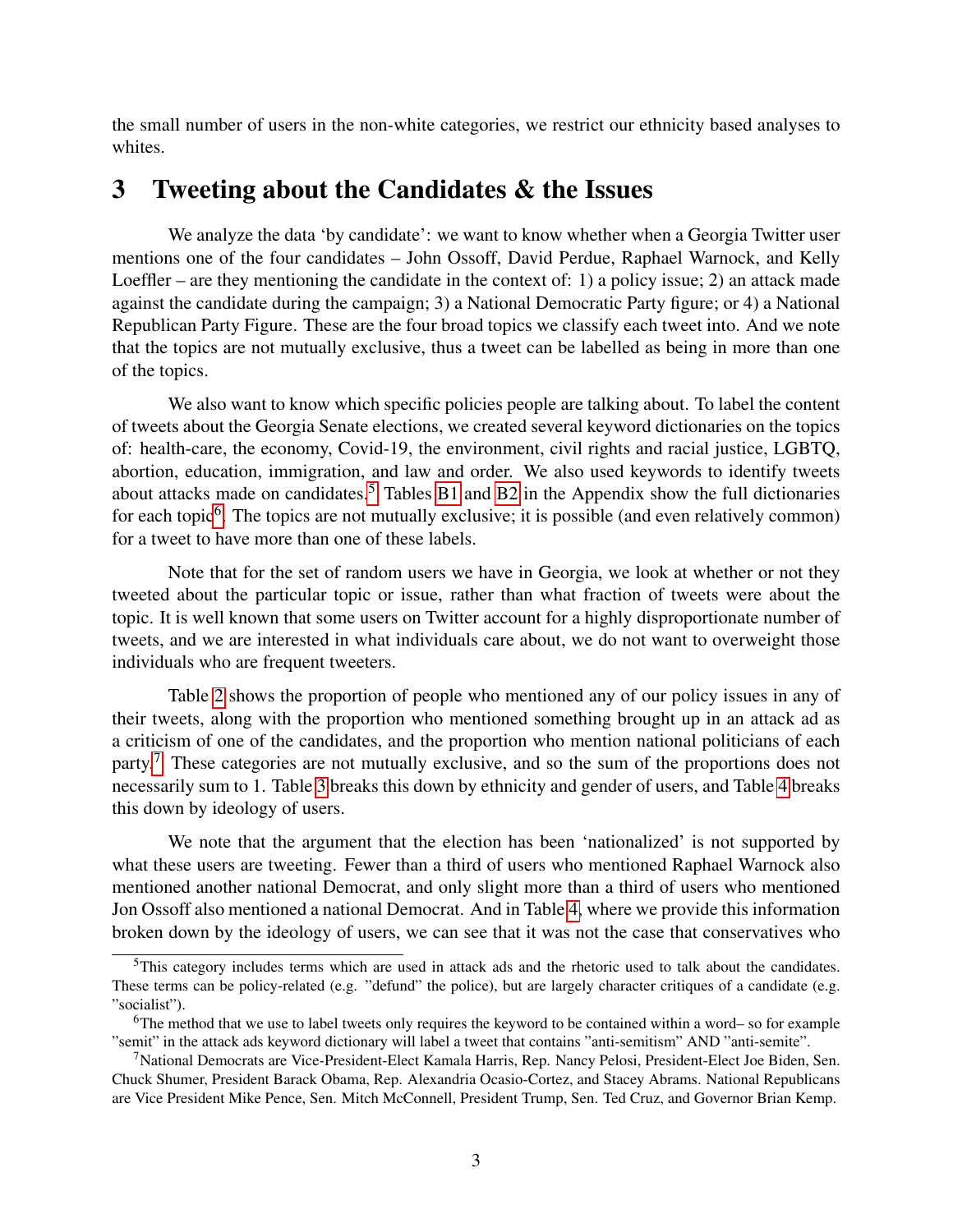<span id="page-4-0"></span>

|                 | Number       | Policy | Attack | National  | National    |
|-----------------|--------------|--------|--------|-----------|-------------|
|                 | <b>Users</b> |        | Ads    | Democrats | Republicans |
| Raphael Warnock | 335          | 0.55   | 0.19   | 0.32      | 0.19        |
| Kelly Loeffler  | 253          | 0.68   | 0.33   | 0.22      | 0.49        |
| Jon Ossoff      | 294          | 0.62   | 0.05   | 0.37      | 0.24        |
| David Perdue    | 251          | 0.62   | 0.28   | 0.27      | 0.48        |
| Any Candidate   |              | 0.64   | 0.32   | 0.40      | 0.41        |

Table 2: Cell entries are the proportion of random users mentioning the row candidate that fall into each of the column categories. The attack ad keywords used vary by candidate. Row proportions can sum to more than 1 as column categories are not mutually exclusive. Tweets are from November 3, 2020 to December 18, 2020 and limited to users in Georgia.

were tweeting about the Democratic candidates did so in a way to tie them to the national party. Fewer than one third of conservatives who tweeted about Raphael Warnock or who tweeted about Jon Ossof also mentioned a national Democrat.

We also looked to see if the candidates were tied together in mentions. 5217 tweets mention either or both of the Democratic candidates. 1600 tweets (31% of those) mentioned both Jon Ossof and Raphael Warnock, whereas 1610 tweets mention Ossof but not Warnock, and 2007 mention Warnock but not Ossof. 4059 tweets mention either or both of the Republican candidates. 1072 tweets (26% of those) mention both Perdue and Loeffler, and 1135 mention only Perdue and 1852 only Loeffler. Thus about half of tweets mentioning Ossof also mentioned Warnock, and viceversa. For Perdue and Loeffler this was somewhat different, with a substantially higher percentage of tweets mentioning Loeffler but *not* Perdue.

We see, not surprisingly, that topics in attack ads against the Democratic candidates were mentioned more by conservatives than by liberals (Table [4\)](#page-6-0). And topics in attack ads against Republican candidates were mentioned more by liberals than conservatives. And we note that for users mentioning Raphael Warnock and users mentioning Kelly Loeffler, women were more likely to mention issues than were men. This was not true for users mentioning Ossof and users mentioning Perdue.

A key research question is *which* issues users are talking about when mentioning the candidates. Table [5](#page-7-0) gives the proportion of users who mention each candidate who also mention a specific issue in at least one tweet mentioning the candidate. By far the most frequently mentioned issue for each candidate was the economy: fully 78% of users who mentioned Perdue in a tweet mentioned him at least once in a tweet that also mentioned the economy. And the this varied little among the other three candidates, with both Warnock and Loeffler at 66% and Ossof at 71%. The covid pandemic was the next most frequently mentioned issue for all of the candidates other than Raphael Warnock. For Warnock, 44% of users who mentioned him also mentioned him in a tweet about racial justice, whereas 42% of users mentioned him in a tweet about covid. A slightly higher proportion of users mentioned the two Republican candidates in conjunction with the covid pandemic than mentioned the Democratic candidates. There were so few mentions of the environment,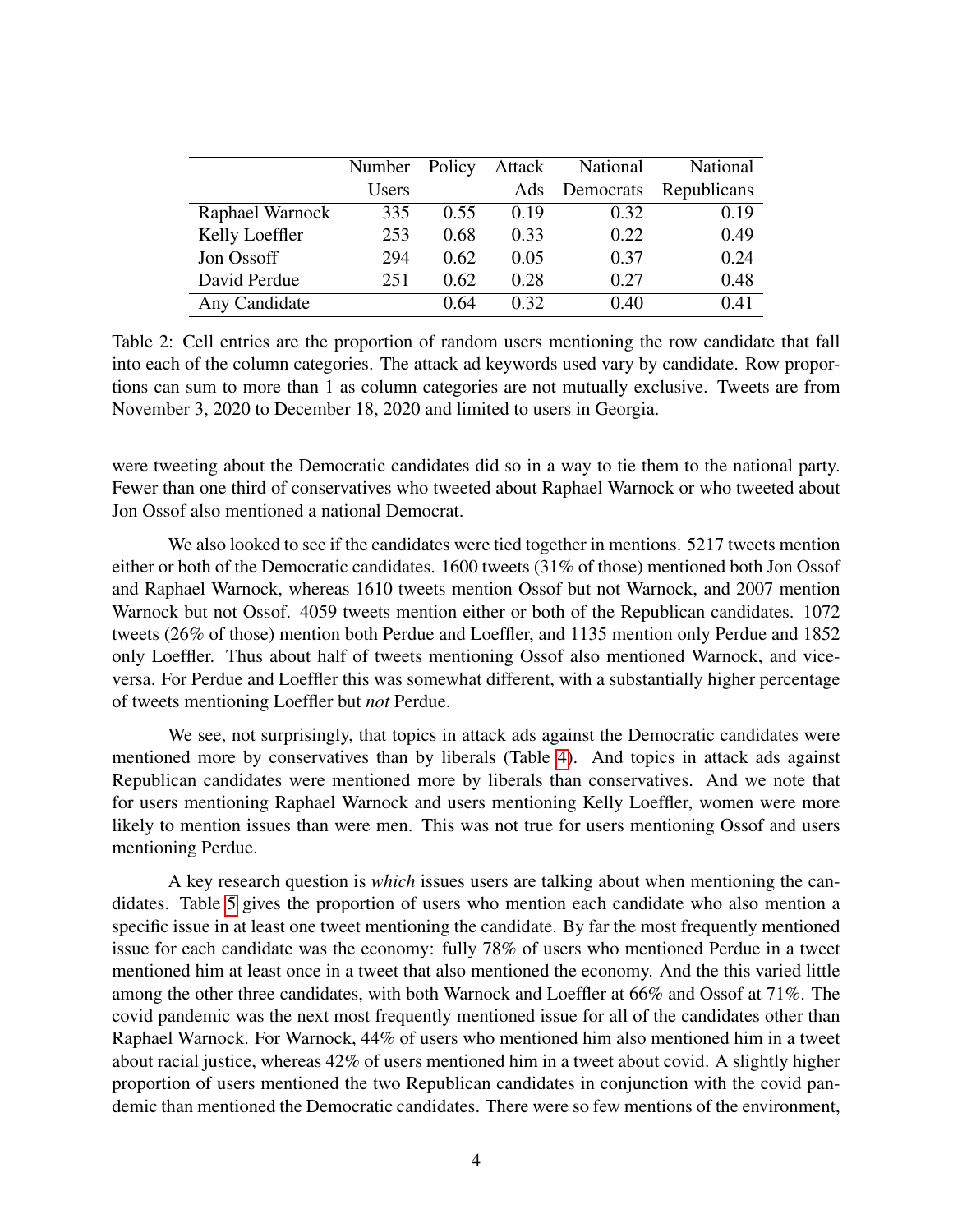<span id="page-5-0"></span>

| Candidate          | Demo      | Number | Policy | Attack | National  | National    |
|--------------------|-----------|--------|--------|--------|-----------|-------------|
|                    |           | Users  |        | Ads    | Democrats | Republicans |
|                    | White     | 53     | 0.58   | 0.23   | 0.26      | 0.23        |
| Warnock            | Women     | 115    | 0.61   | 0.23   | 0.42      | 0.22        |
|                    | Men       | 104    | 0.53   | 0.18   | 0.25      | 0.14        |
|                    | All Users | 335    | 0.55   | 0.19   | 0.32      | 0.19        |
|                    | White     | 50     | 0.78   | 0.32   | 0.20      | 0.54        |
| Loeffler           | Women     | 87     | 0.74   | 0.39   | 0.18      | 0.56        |
|                    | Men       | 85     | 0.64   | 0.26   | 0.24      | 0.46        |
|                    | All Users | 253    | 0.68   | 0.33   | 0.22      | 0.49        |
|                    | White     | 46     | 0.67   | 0.02   | 0.30      | 0.26        |
| Ossoff             | Women     | 106    | 0.63   | 0.06   | 0.48      | 0.28        |
|                    | Men       | 89     | 0.60   | 0.07   | 0.28      | 0.20        |
|                    | All Users | 294    | 0.62   | 0.05   | 0.37      | 0.24        |
|                    | White     | 45     | 0.67   | 0.27   | 0.27      | 0.42        |
| Perdue             | Women     | 86     | 0.62   | 0.29   | 0.35      | 0.56        |
|                    | Men       | 84     | 0.64   | 0.26   | 0.18      | 0.39        |
|                    | All Users | 251    | 0.62   | 0.28   | 0.27      | 0.48        |
| <b>Total Users</b> |           | 473    | 304    | 151    | 188       | 192         |

Table 3: Cell entries are the proportion of random users by user gender and ethnicity who mentioned the row candidate who had tweets that fall into each of the column categories. Row proportions can sum to more than 1 as column categories are not mutually exclusive. Tweets are from November 3, 2020 to December 18, 2020 and limited to users in Georgia. African-American, Hispanic, and Asian respondents are not shown due to the small number of them who tweeted about the runoffs in this sample.

LGBT issues, and immigration that we did not include them in the table. Thus while the Green New Deal may be a major topic among national Democrats, and immigration remains a powerful issue in American politics, these issues are not being discussed by users discussing the Georgia senate races.

We also looked at *which* users were talking about which issues. In Table [6](#page-7-1) we break this down by demographics, and in Table [7](#page-8-0) we break it down by ideology. In Table [6](#page-7-1) we see that women are substantially more likely than men to mention health-care when discussing any of the candidates.

### 4 Discussion and Conclusion

While the sample of users analyzed here is likely not representative of voters in Georgia, it does provide insight into what voters are choosing to talk about. And what we notice is that voters are picking up on topics mentioned in attack ads in substantial numbers. And this is happening along anticipated partisan lines. But when mentioning the candidates they are more likely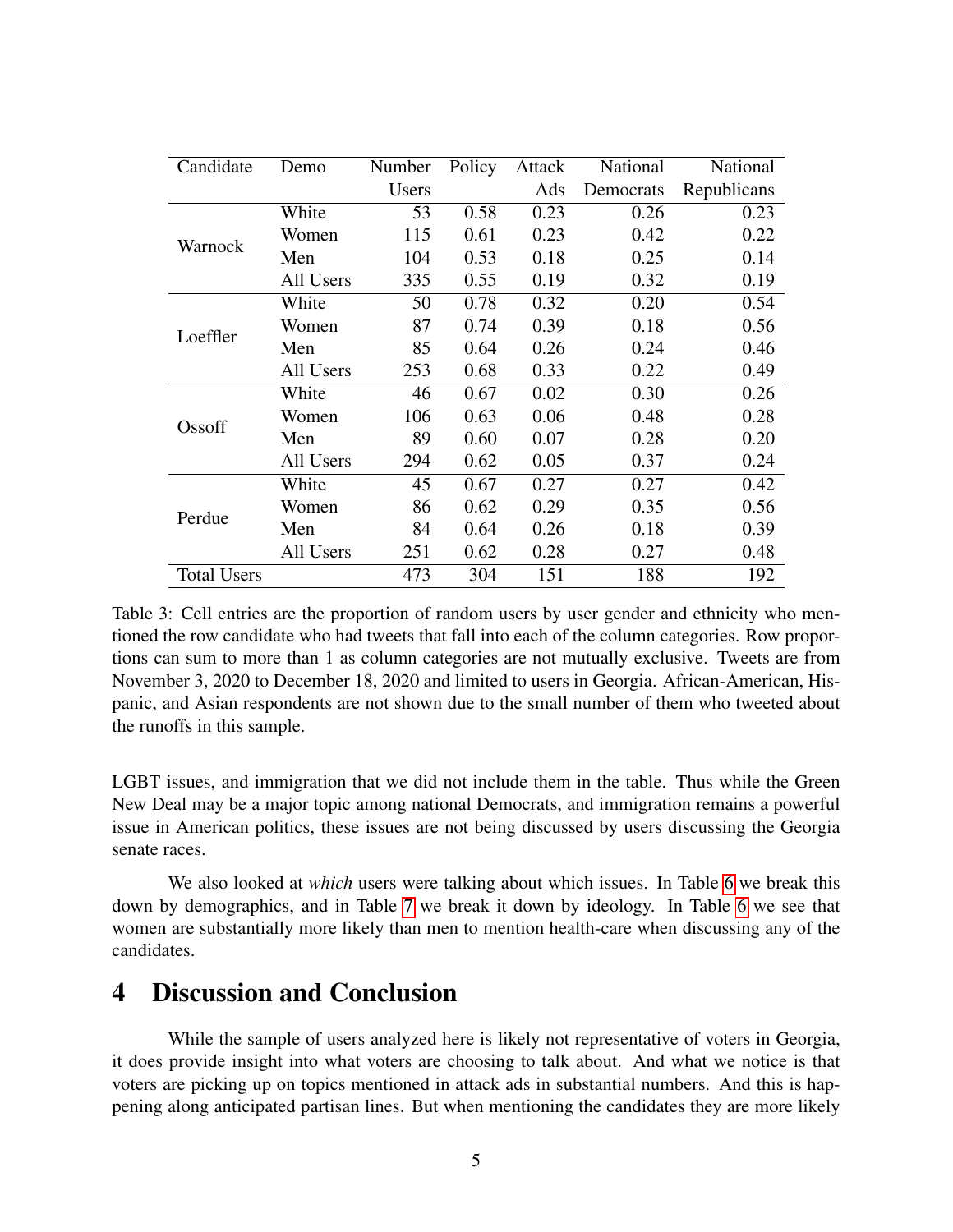<span id="page-6-0"></span>

| Candidate          | Demo         | Number | Policy | Attack | National  | <b>National</b> |
|--------------------|--------------|--------|--------|--------|-----------|-----------------|
|                    |              | Users  |        | Ads    | Democrats | Republicans     |
| Warnock            | Liberal      | 138    | 0.67   | 0.20   | 0.43      | 0.28            |
|                    | Conservative | 37     | 0.65   | 0.51   | 0.30      | 0.22            |
| Loeffler           | Liberal      | 113    | 0.67   | 0.39   | 0.23      | 0.47            |
|                    | Conservative | 43     | 0.72   | 0.09   | 0.28      | 0.72            |
| Ossoff             | Liberal      | 129    | 0.68   | 0.05   | 0.50      | 0.33            |
|                    | Conservative | 34     | 0.53   | 0.18   | 0.32      | 0.21            |
| Perdue             | Liberal      | 105    | 0.66   | 0.42   | 0.33      | 0.47            |
|                    | Conservative | 42     | 0.62   | 0.07   | 0.36      | 0.71            |
| <b>Total Users</b> |              | 473    | 304    | 151    | 188       | 192             |

Table 4: Cell entries are the proportion of random users by user ideology who mentioned the row candidate who had tweets fall into each of the column categories. Row proportions can sum to more than 1 as column categories are not mutually exclusive. Tweets are from November 3, 2020 to December 18, 2020 and limited to users in Georgia. Moderates are not shown due to the small number of them who tweeted about the runoffs in this sample.

to mention specific policies than they are to mention items from attack ads. We also found that the narrative that voters are viewing this as a nationalized election may be false: most voters are *not* mentioning any national party figures when tweeting about each of the senate candidates. And finally while there is some heterogeneity based on gender and ideology of users, we generally did not find stark gender differences in issues being discussed.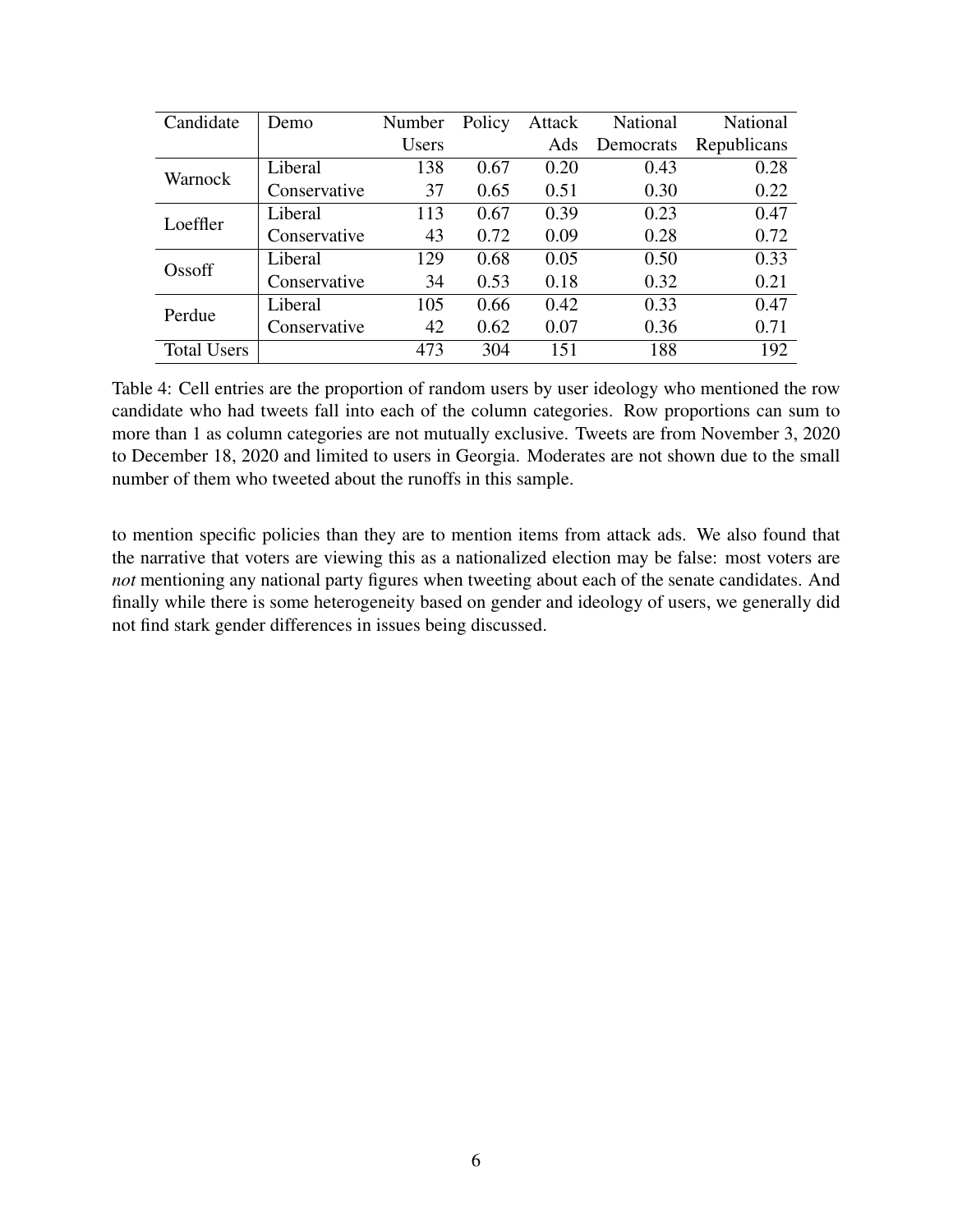<span id="page-7-0"></span>

| Candidate | Number                           |      |          |                   |      | Racial Law & Health |      |               |
|-----------|----------------------------------|------|----------|-------------------|------|---------------------|------|---------------|
|           | of Users Econ Covid Educ Justice |      |          |                   |      | Order               |      | Care Abortion |
| Warnock   | 183.                             | 0.66 |          | $0.42 \quad 0.25$ | 0.44 | 0.28                | 0.38 | 0.29          |
| Loeffler  | 173.                             | 0.66 | $0.55 -$ | 0.14              | 0.52 | 0.42                | 0.25 | 0.23          |
| Ossoff    | 181                              | 0.71 | 0.49     | 0.20              | 0.40 | 0.23                | 0.36 | 0.10          |
| Perdue    | 156.                             | 0.78 | 0.58     | 0.08              | 0.37 | 0.35                | 0.34 | 0.12          |

Table 5: Cell entries are the proportion of random users who mention the row candidates and another topic that falls into each of the column issue categories. Row proportions can sum to more than 1 as column categories are not mutually exclusive. Tweets are from November 3, 2020 to December 18, 2020 and limited to users in Georgia. Environment, LGBT, and immigration are not shown due to the small number of tweets on each topic.

<span id="page-7-1"></span>

| Candidate | User      | Number   |      |       |      | Racial  | Law $\&$ | Health |          |
|-----------|-----------|----------|------|-------|------|---------|----------|--------|----------|
|           | Demo      | of Users | Econ | Covid | Educ | Justice | Order    | Care   | Abortion |
|           | White     | 31       | 0.58 | 0.45  | 0.13 | 0.42    | 0.29     | 0.35   | 0.29     |
| Warnock   | Women     | 70       | 0.66 | 0.46  | 0.19 | 0.46    | 0.30     | 0.46   | 0.34     |
|           | Men       | 55       | 0.55 | 0.36  | 0.29 | 0.36    | 0.20     | 0.29   | 0.25     |
|           | All Users | 183      | 0.66 | 0.42  | 0.25 | 0.44    | 0.28     | 0.38   | 0.29     |
|           | White     | 39       | 0.72 | 0.51  | 0.13 | 0.46    | 0.46     | 0.26   | 0.18     |
| Loeffler  | Women     | 64       | 0.73 | 0.59  | 0.12 | 0.59    | 0.48     | 0.27   | 0.25     |
|           | Men       | 54       | 0.63 | 0.48  | 0.15 | 0.52    | 0.43     | 0.20   | 0.17     |
|           | All Users | 173      | 0.66 | 0.55  | 0.14 | 0.52    | 0.42     | 0.25   | 0.23     |
|           | White     | 31       | 0.55 | 0.39  | 0.29 | 0.48    | 0.19     | 0.39   | 0.13     |
| Ossoff    | Women     | 67       | 0.69 | 0.48  | 0.24 | 0.42    | 0.27     | 0.40   | 0.12     |
|           | Men       | 53       | 0.74 | 0.49  | 0.13 | 0.32    | 0.13     | 0.34   | 0.09     |
|           | All Users | 181      | 0.71 | 0.49  | 0.20 | 0.40    | 0.23     | 0.36   | 0.10     |
| Perdue    | White     | 30       | 0.80 | 0.60  | 0.17 | 0.33    | 0.23     | 0.27   | 0.10     |
|           | Women     | 53       | 0.85 | 0.62  | 0.13 | 0.42    | 0.40     | 0.42   | 0.15     |
|           | Men       | 54       | 0.74 | 0.52  | 0.04 | 0.37    | 0.28     | 0.20   | 0.09     |
|           | All Users | 156      | 0.78 | 0.58  | 0.08 | 0.37    | 0.35     | 0.34   | 0.12     |

Table 6: Cell entries are the proportion of random users who mentioned the row candidate in at least one policy-labeled tweet that falls into each of the column issue categories, by user demographics. Row proportions can sum to more than 1 as column categories are not mutually exclusive. Tweets are from November 3, 2020 to December 18, 2020 and limited to users in Georgia. African-American, Hispanic, and Asian respondents are not shown due to the small number of them who tweeted about the runoffs in this sample. Environment, LGBT, and immigration are not shown due to the small number tweets on each topic.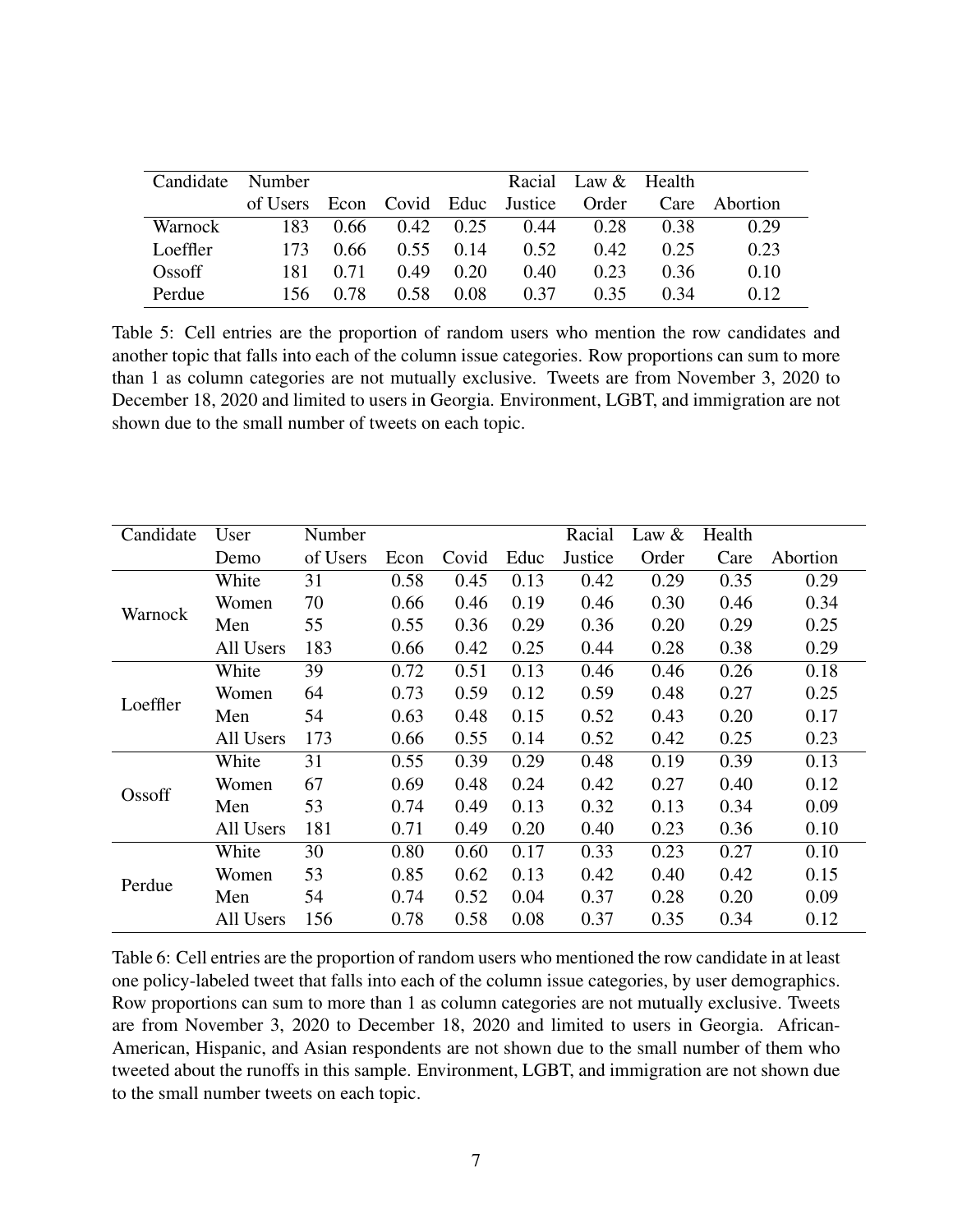<span id="page-8-0"></span>

| Candidate | User         | Number   |      |       |      | Racial  | Law $&$ | Health |          |
|-----------|--------------|----------|------|-------|------|---------|---------|--------|----------|
|           | Demo         | of Users | Econ | Covid | Educ | Justice | Order   | Care   | Abortion |
| Warnock   | Liberal      | 92       | 0.71 | 0.51  | 0.26 | 0.47    | 0.26    | 0.40   | 0.26     |
|           | Conservative | 24       | 0.50 | 0.38  | 0.54 | 0.50    | 0.50    | 0.12   | 0.46     |
|           | Liberal      | 76       | 0.75 | 0.66  | 0.18 | 0.59    | 0.49    | 0.34   | 0.18     |
| Loeffler  | Conservative | 31       | 0.71 | 0.29  | 0.16 | 0.52    | 0.48    | 0.23   | 0.26     |
| Ossoff    | Liberal      | 88       | 0.75 | 0.58  | 0.30 | 0.49    | 0.30    | 0.45   | 0.14     |
|           | Conservative | 18       | 0.44 | 0.50  | 0.11 | 0.33    | 0.28    | 0.11   | 0.22     |
| Perdue    | Liberal      | 69       | 0.88 | 0.74  | 0.13 | 0.45    | 0.39    | 0.45   | 0.16     |
|           | Conservative | 26       | 0.62 | 0.50  | 0.08 | 0.50    | 0.42    | 0.27   | 0.12     |

Table 7: Cell entries are the proportion of random users who mentioned the row candidate in at least one policy-labeled tweet that falls into each of the column issue categories, by user ideology group. Row proportions can sum to more than 1 as column categories are not mutually exclusive. Tweets are from November 3, 2020 to December 18, 2020 and limited to users in Georgia. Moderates are not shown due to the small number of them who tweeted about the runoffs in this sample. Similarly, environment, LGBT, and immigration are not shown due to the small number tweets one each topic.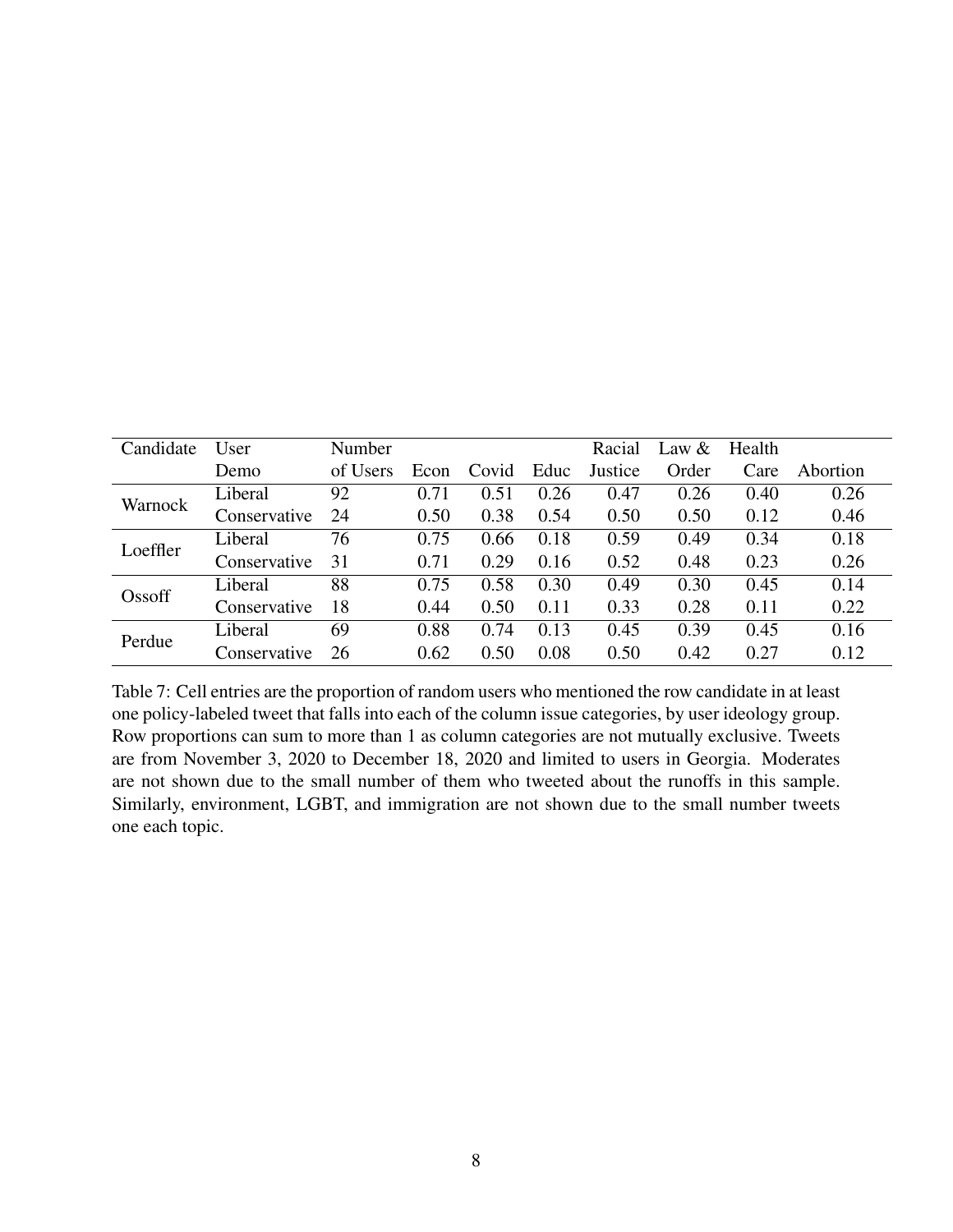### Appendix A - Data Collection

For the period November 3 to December 16, 2020, we selected tweets we expected to be about the Georgia Senate elections by choosing tweets that contained any of the following keywords (regardless of case): "Warnock," "Ossoff," "Perdue," "Loeffler," "#Georgia," "#runoff," "GeorgiaRunoff," "GARunoff," "GaStrong," "CrookedKelly," "GeorgiaVotes," "GAVotes," "gapol," "GeorgiaPol," "GeorgiaSen," "gasen," "battlegroundGA," "Dems4GA." We then refined this collection to only include tweets by users who gave their location as being in the state of Georgia.

We collected 84,437 tweets from the decahose (a sample of 10% of all tweets on Twitter), by 51,537 unique users, that discussed the Georgia Senate runoffs– meaning that they include any of our keyword set that we use use to identify tweets being about the Georgia election– from November 3, 2020 to December 16, 2020. Of the users in this time frame from the decahose, 34,186 of them listed a US state in their profile (and they tweeted 58,612 times). Of these thirtyfour thousand users, 3,200 of them self-describe as living in the state of Georgia (and tweeted 6,340 times about the runoffs). Therefore, just over 9% of all users with a state listed on their Twitter profile and tweeted about the runoffs in the decahose data are in the state of Georgia.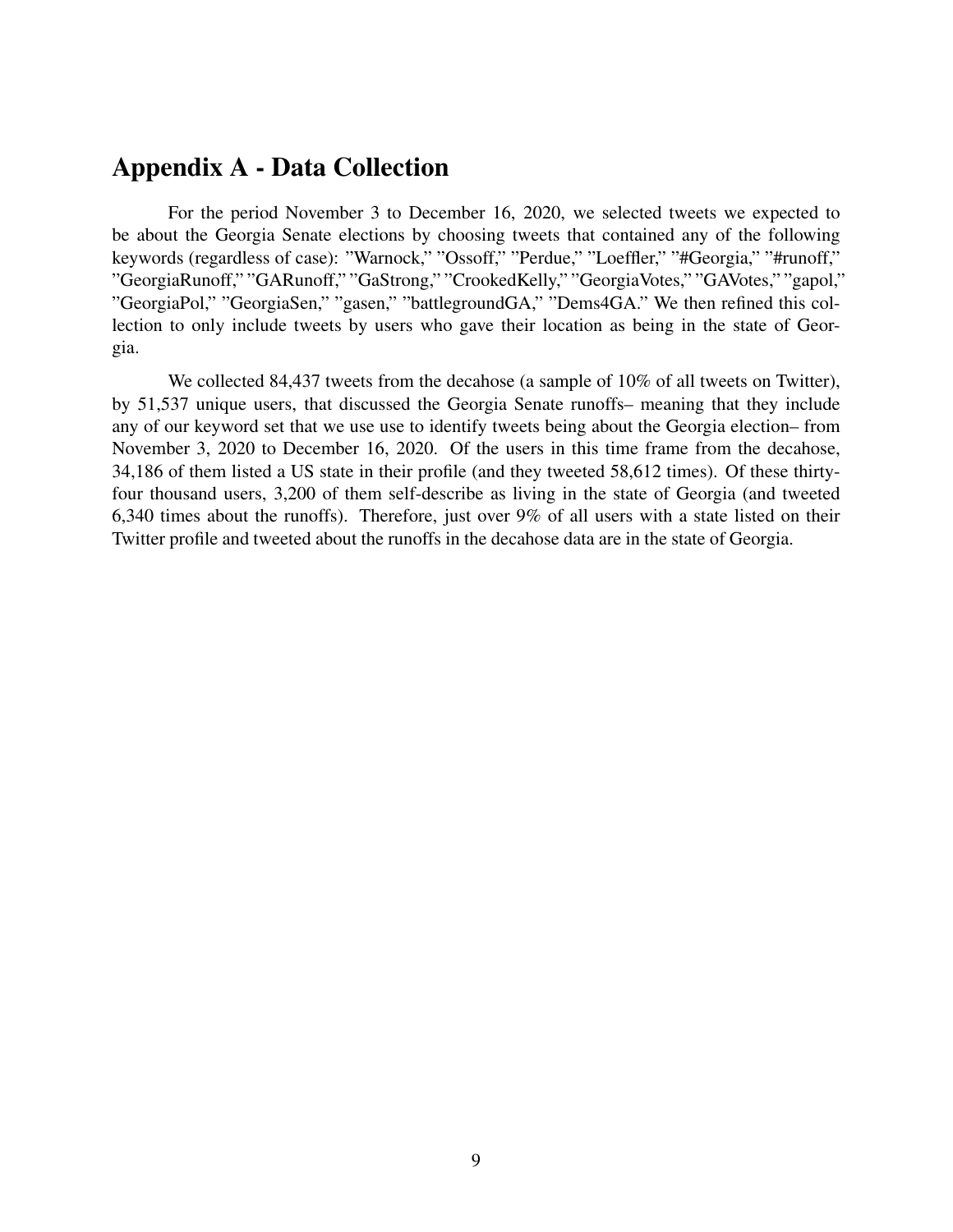Appendix B - Keywords Used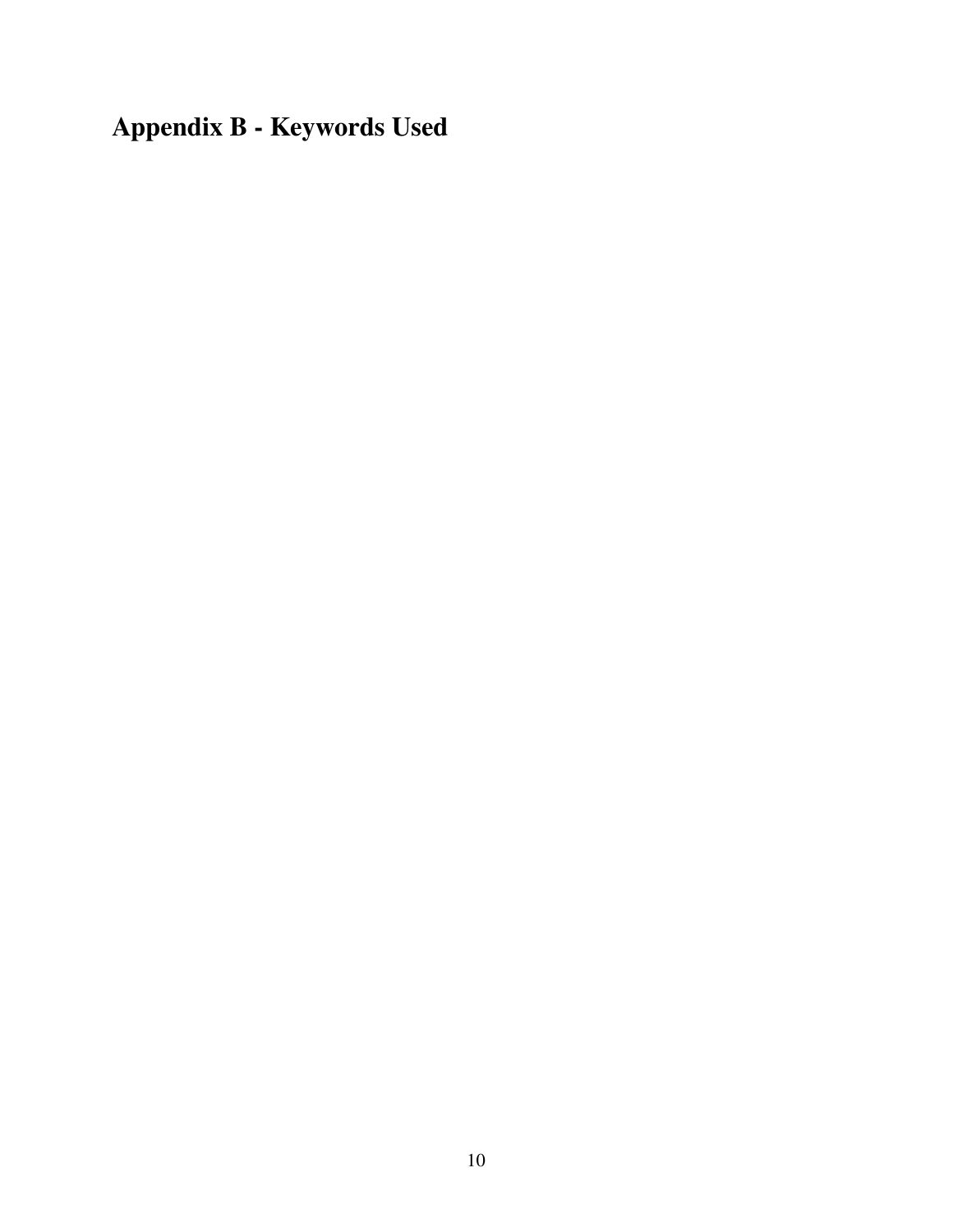<span id="page-11-0"></span>

| <b>Policy</b>      | <b>Keywords</b>                                                                                                                                 |
|--------------------|-------------------------------------------------------------------------------------------------------------------------------------------------|
| Covid-19           | covid, corona, virus, pandemic, plandemic, ppe, rapidtesting, CDC, mask, social                                                                 |
|                    | distanc, socialdistanc, vaccine, vaccination, heroesact, caresact, inject, disinfect,                                                           |
|                    | flu, superspreader, infect, relief bill, stimulus check, stimuluscheck, diagnosis, treat-                                                       |
|                    | ment, asthma, surge, safedistance, antibod, quarantine, furlough, lockdown, carona,                                                             |
|                    | coronga, corvid, convid, covd, nCoV, CoV2, codvid, trumpdemic, stayathomechal-                                                                  |
|                    | lenge, stayhomechallenge, flatten the curve, flattenthecurve, sanitize, sanitise, quar-                                                         |
|                    | antaine, quarantine, quarentine, remotework, selfisolat, social distanc, socialdistanc,                                                         |
|                    | stayhome, stayathome, washyourhands, wfh, corono, corrona, curona, frontline,                                                                   |
|                    | essential workers, hydroxychloroquine, n95, notessential, nonessential, quaratine,                                                              |
|                    | remdesivir, pfizer, moderna, social_distanc, waragainstvirus, face shield                                                                       |
| Economy            | bank, job, tax, inflation, debt, deficit, recession, employ, minimum wage, min wage,                                                            |
|                    | fight-for-15, make ends meet, work, struggling families, business, stimulus, infras-                                                            |
|                    | tructure, caresact, cares act, recovery, food bank, economic, economy, food stamps,                                                             |
|                    | loophole, wall street, wallstreet, bailout, bail out, pension, pay bills, bankrupt, loan,                                                       |
|                    | rent, furlough, dow, stock, welfare, capitalis, austerity, depression, budget, interest                                                         |
|                    | rate, corporat, gdp, labor, living wage, poverty, money, free trade                                                                             |
| Education          | school, student, DeVos, educat, teach, college, university, prek, pre-k, pre k, child,                                                          |
|                    | semester, course, k-12, k12, k 12, textbook, kids                                                                                               |
| Environment        | environment, climate, green new deal, greennewdeal, notmeus, globalwarming,                                                                     |
|                    | global warming, fossil fuels, frack, pollution, pollute, sea level, sunrisemvmt, solar,                                                         |
| <b>Health Care</b> | pipeline, cleanenergy, noplanetB, savetheplanet, renewable<br>obamacare, bidencare, ACA, bidencare, medica, insur, doctor, m4a, m4all, mforall, |
|                    | health, hospital, preexisting, pre-existing, Affordable Care Act, affordablecareact,                                                            |
|                    | ProtectOurCare, pharma, opioid, cancer, medicine, addiction, prescription, CDC,                                                                 |
|                    | vaccine, flu, infect, asthma, singlepayer, single-payer, public option                                                                          |
| Immigration        | immigrant, illegals, caravan, buildthewall, the wall                                                                                            |
| Law & Order        | MomsDemand, background check, gun, NRA, police, defund, thinblueline, thin                                                                      |
|                    | blue line, law and order, crime, riot, protest, mob, law enforcement, tough on crime,                                                           |
|                    | soft on crime, criminal, looting, antifa                                                                                                        |
| <b>LGBT</b>        | lgbt, translives, trans lives, gay, lesbian, bisexual, sexis, homophob                                                                          |
| Racial Justice     | blm, black, african american, all lives matter, black lives matter, blacklivesmatter,                                                           |
|                    | alllivesmatter, thin blue line, thinblueline, civil rights, racial, justice, POC, urban,                                                        |
|                    | proud boy, proudboy, disenfranchise, suppress, riot, protest, defund, sayhername,                                                               |
|                    | sayhisname, floyd, racis, white supremacy, colorism, intersectionality, nojusticeno-                                                            |
|                    | peace, solidarity, saytheirname, mob, loot, I can't breath, I cant breath, icantbreath,                                                         |
|                    | handsupdontshoot, hands up dont shoot, hands up don't shoot, policebrutality, po-                                                               |
|                    | lice brutality, voter suppression                                                                                                               |
| Abortion           | women, woman, reproducti, equality, abortion, plannedparenthood, planned parent-                                                                |
|                    | hood, pro-choice, prochoice, pro choice, prolife, pro life, pro-life                                                                            |

Table B1: Issues of interest and the keywords we used to label tweets as falling into each. Labels are not mutually exclusive.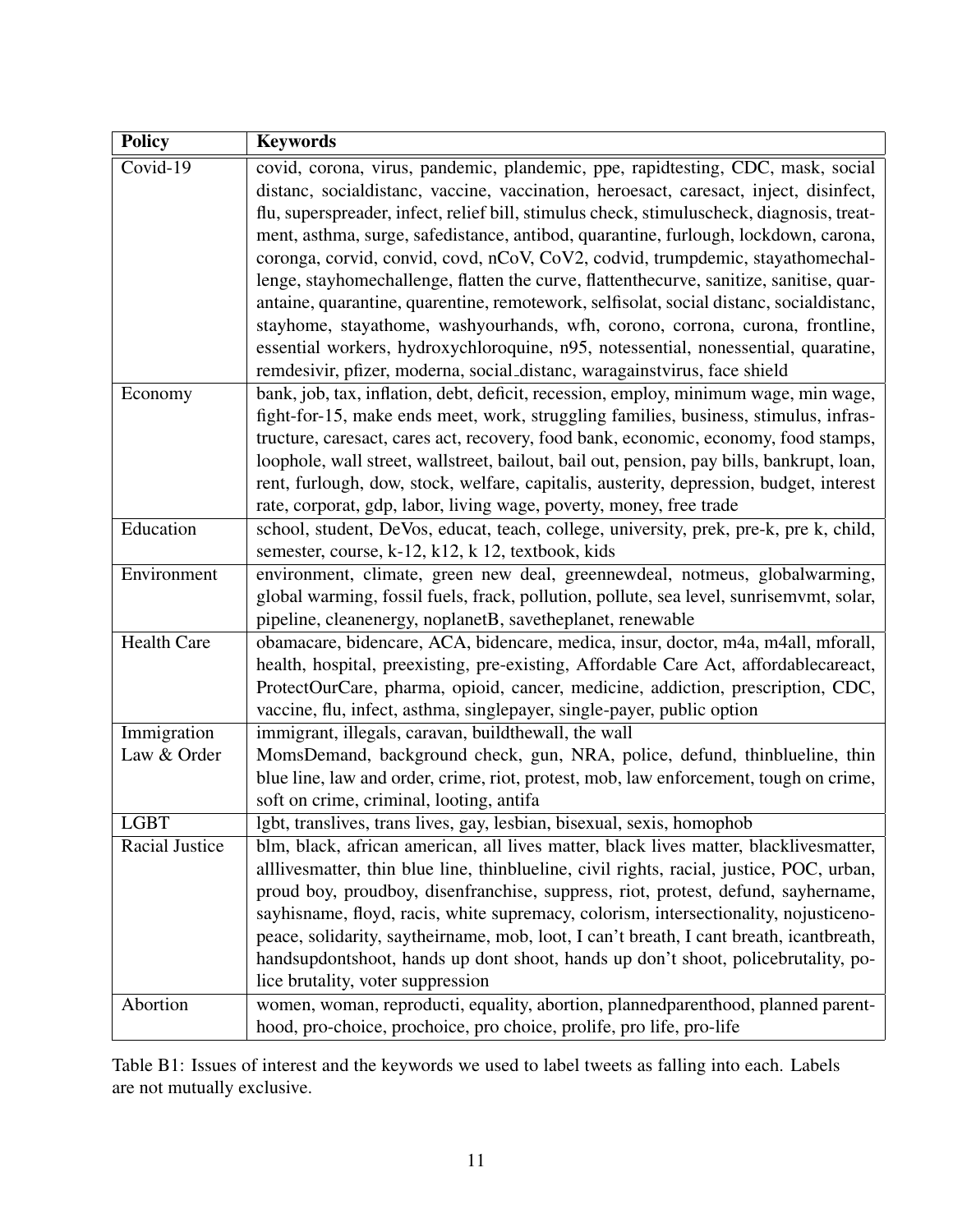<span id="page-12-0"></span>

| <b>Policy</b>  |               | <b>Keywords</b>                                                                    |
|----------------|---------------|------------------------------------------------------------------------------------|
| <b>Attacks</b> | on            | molest, communist, commies, marx, socialist, semit, radical, Fidel Castro, social- |
| Warnock        |               | ized, ReverendWright, Reverend Wright, anti-police, antipolice, defund, Israel     |
| <b>Attacks</b> | <sub>on</sub> | insider, stock, crook, KKK, WNBA                                                   |
| Loeffler       |               |                                                                                    |
| <b>Attacks</b> | on            | liberal, defund, terrorist                                                         |
| Ossoff         |               |                                                                                    |
| <b>Attacks</b> | on            | insider, stock, crook                                                              |
| Perdue         |               |                                                                                    |
| National       |               | Kamala, Pelosi, Biden, Schumer, Obama, AOC, Abrams                                 |
| Democrats      |               |                                                                                    |
| National       |               | @VP, Pence, senatemajldr, McConnell, Mitch, Cruz, Trump, Kemp                      |
| Republicans    |               |                                                                                    |

Table B2: Additional issues and topics with their corresponding keywords. Labels are not mutually exclusive.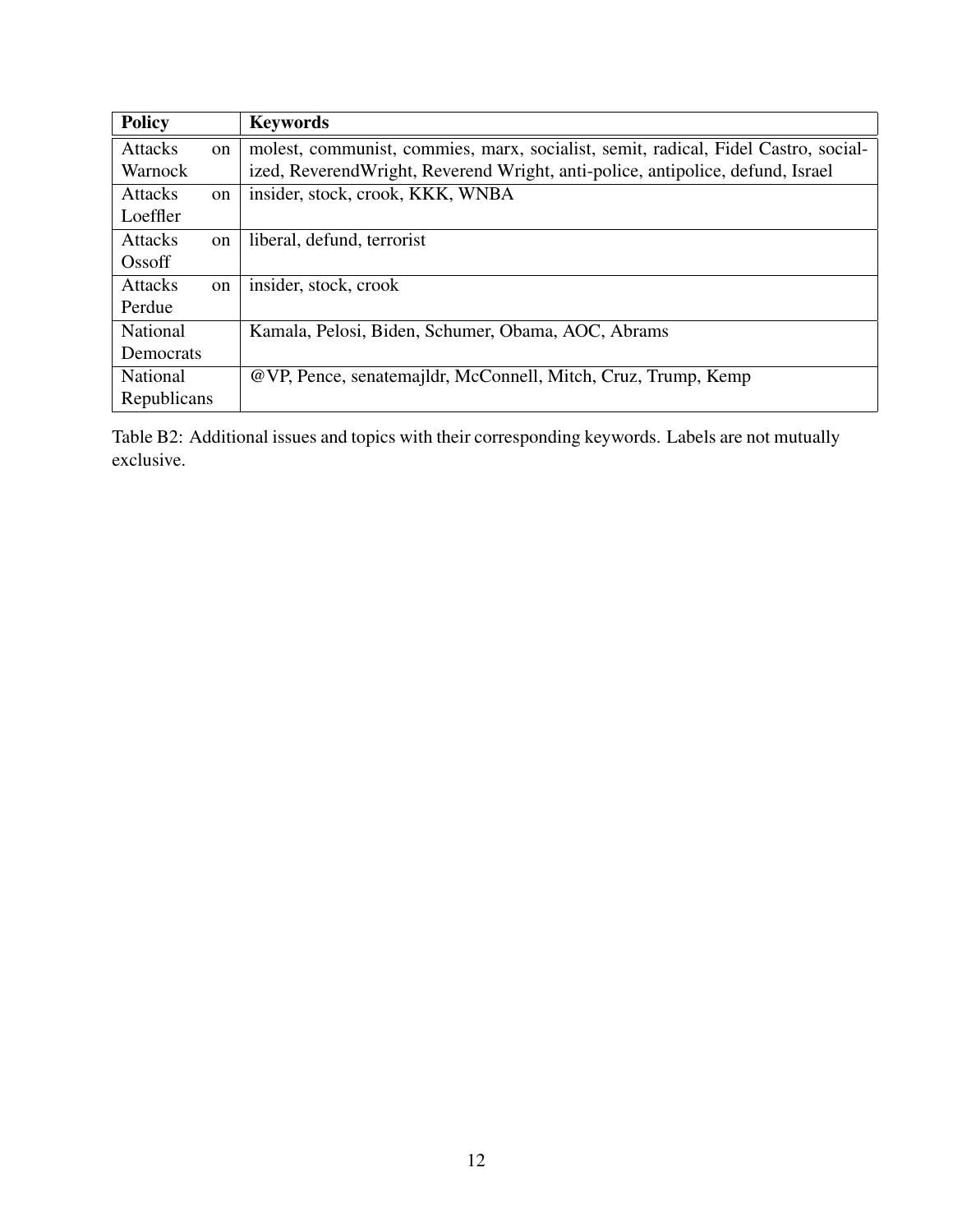# Appendix C - Decahose Tables

|           | Characteristic   | <b>Number Users</b> |
|-----------|------------------|---------------------|
| All Users |                  | 3,200               |
|           | Liberal          | 1,180               |
| Ideology  | Moderate         | 89                  |
|           | Conservative     | 554                 |
| Gender    | Women            | 907                 |
|           | Men              | 1,182               |
| Race      | White            | 541                 |
|           | African-American | 20                  |
|           | Hispanic         | 41                  |
|           | Asian            |                     |

Tables in this section are based on a 10% random sample of tweets, isolated to tweets from users self-identified to be in Georgia and who tweeted about the Senate elections.

Table C1: Who tweeted about the Georgia Senate runoffs between November 3, 2020 and December 16, 2020 in the decahose? Number of users in the state of Georgia who tweeted about the runoff whose ideology, gender, and/or ethnicity we were able to estimate.

|                     | Number | Policy | Attack | National  | National    |
|---------------------|--------|--------|--------|-----------|-------------|
|                     | Tweets |        | Ads    | Democrats | Republicans |
| Raphael Warnock     | 2,422  | 0.47   | 0.06   | 0.14      | 0.16        |
| Kelly Loeffler      | 2,967  | 0.46   | 0.10   | 0.09      | 0.44        |
| Jon Ossoff          | 1,857  | 0.44   | 0.01   | 0.17      | 0.18        |
| David Perdue        | 2,209  | 0.43   | 0.08   | 0.10      | 0.46        |
| <b>Total Tweets</b> | 5,258  | 2.848  | 699    | 745       | 1,885       |

Table C2: Cell entries are the proportion of decahose tweets mentioning the row candidate that fall into each of the column categories. The attack ad keywords used vary by candidate. Row proportions can sum to more than 1 as column categories are not mutually exclusive. Tweets are from November 3, 2020 to December 16, 2020 and limited to users in Georgia.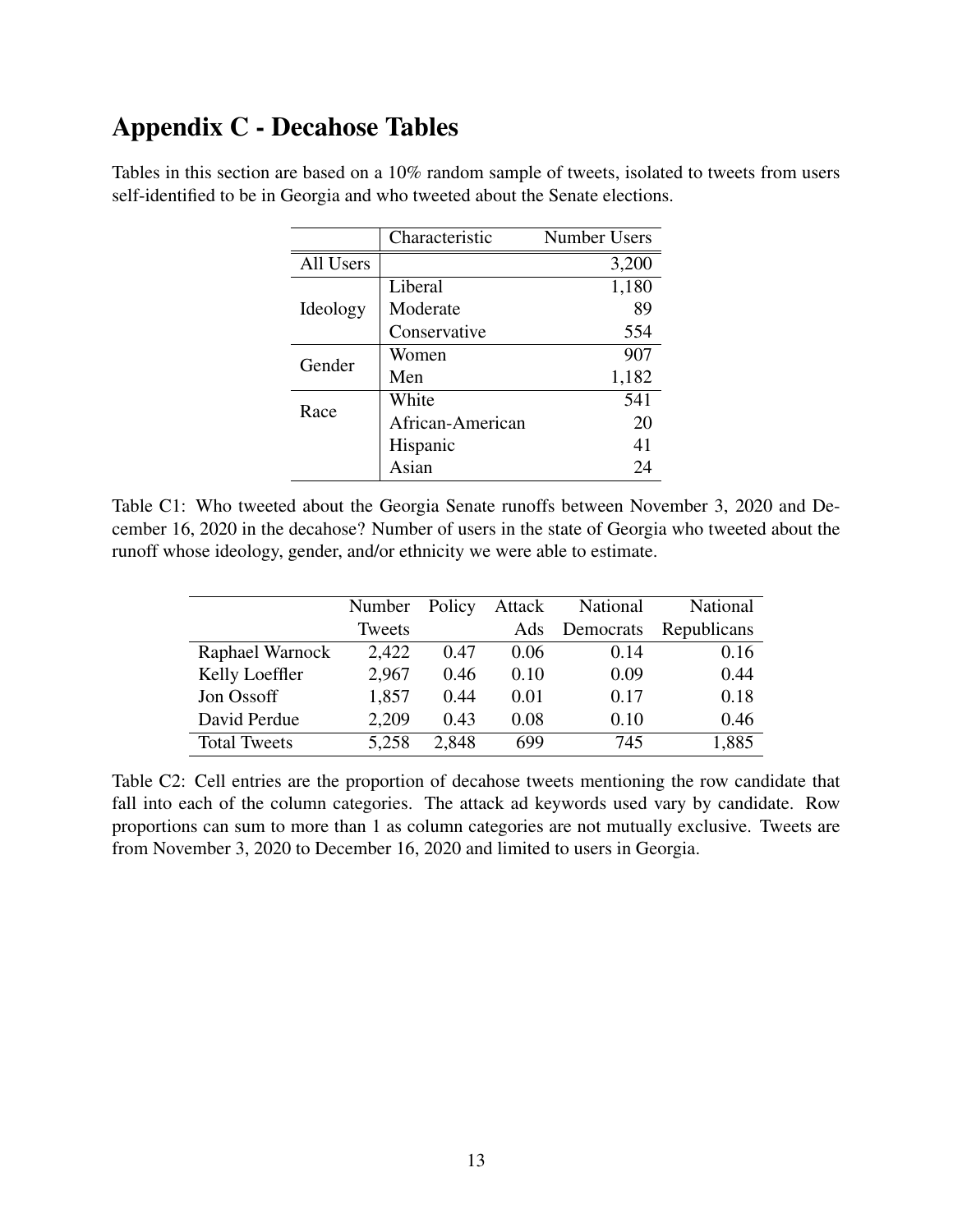| Candidate           | Number      | User  | Number    | Policy | Attack | National  | National    |
|---------------------|-------------|-------|-----------|--------|--------|-----------|-------------|
|                     | Tweets      | Demo  | Tweets    |        | Ads    | Democrats | Republicans |
|                     | (Cand Ment) |       | (by Demo) |        |        |           |             |
|                     |             | White | 411       | 0.48   | 0.09   | 0.15      | 0.17        |
| Warnock             | 2,422       | Women | 740       | 0.47   | 0.06   | 0.12      | 0.15        |
|                     |             | Men   | 842       | 0.46   | 0.07   | 0.14      | 0.19        |
|                     |             | White | 467       | 0.43   | 0.08   | 0.07      | 0.43        |
| Loeffler            | 2,967       | Women | 674       | 0.44   | 0.11   | 0.07      | 0.40        |
|                     |             | Men   | 1,036     | 0.45   | 0.08   | 0.09      | 0.45        |
|                     |             | White | 295       | 0.42   | 0.02   | 0.23      | 0.20        |
| Ossoff              | 1,857       | Women | 560       | 0.41   | 0.01   | 0.17      | 0.16        |
|                     |             | Men   | 691       | 0.44   | 0.01   | 0.18      | 0.20        |
|                     |             | White | 365       | 0.40   | 0.07   | 0.08      | 0.46        |
| Perdue              | 2,209       | Women | 500       | 0.41   | 0.11   | 0.09      | 0.40        |
|                     |             | Men   | 866       | 0.41   | 0.07   | 0.12      | 0.46        |
| <b>Total Tweets</b> |             |       | 6,340     | 2,848  | 699    | 745       | 1,885       |

Table C3: Cell entries are the proportion of decahose tweets made by user ethnicity and gender mentioning the row candidate that fall into each of the column categories. The only ethnicity shown is white due to the low frequency of posts in the data by African-American, Hispanic, and Asian users. Row proportions can sum to more than 1 as column categories are not mutually exclusive. Tweets are from November 3, 2020 to December 16, 2020 and limited to users in Georgia.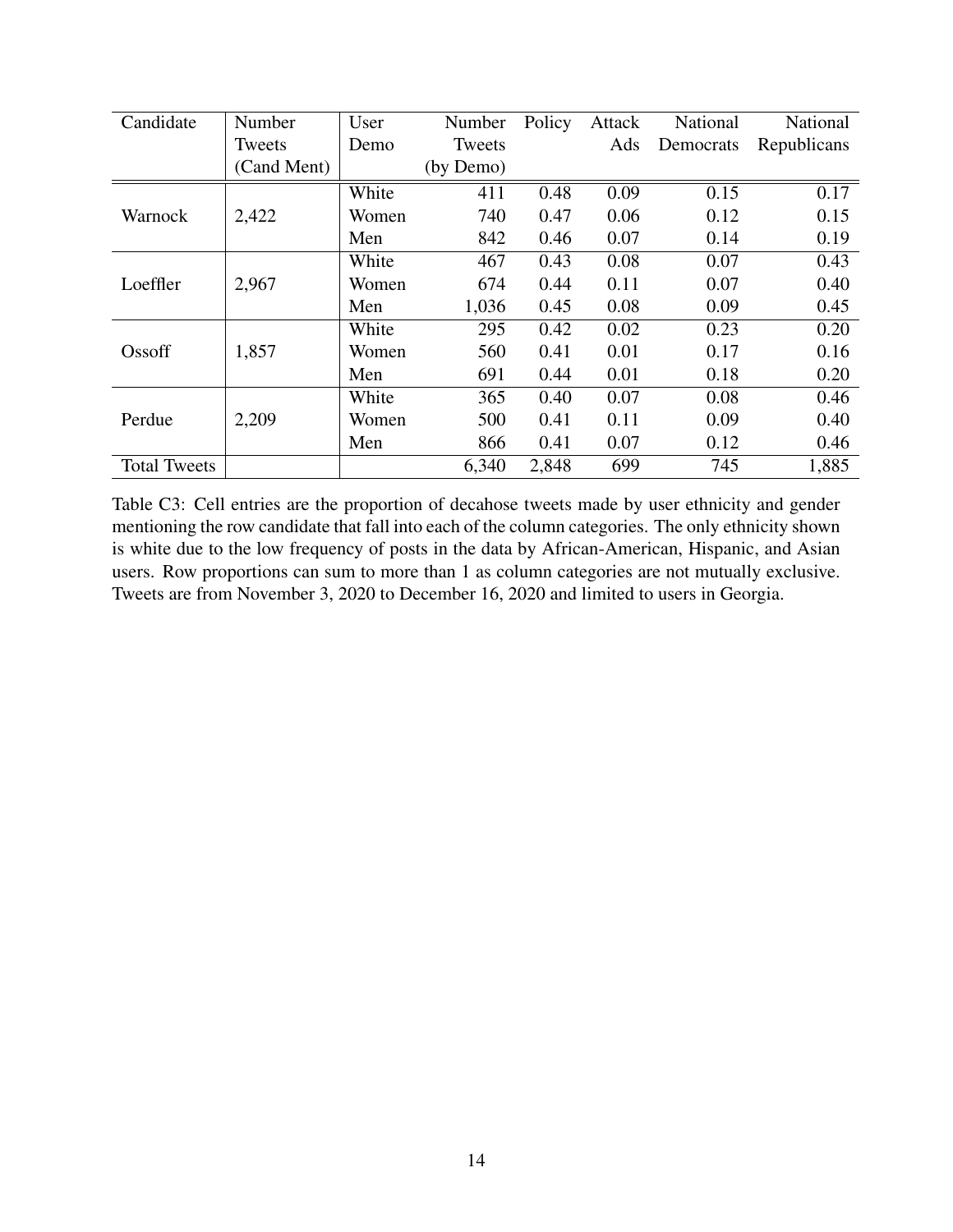| Candidate           | Number      | User         | Number    | Policy | Attack | National  | National    |
|---------------------|-------------|--------------|-----------|--------|--------|-----------|-------------|
|                     | Tweets      | Demo         | Tweets    |        | Ads    | Democrats | Republicans |
|                     | (Cand Ment) |              | (by Demo) |        |        |           |             |
|                     |             | Liberal      | 1,063     | 0.47   | 0.06   | 0.12      | 0.13        |
| Warnock             | 2,422       | Moderate     | 58        | 0.28   | 0.03   | 0.12      | 0.22        |
|                     |             | Conservative | 254       | 0.47   | 0.10   | 0.15      | 0.20        |
|                     |             | Liberal      | 911       | 0.49   | 0.15   | 0.07      | 0.34        |
| Loeffler            | 2,967       | Moderate     | 83        | 0.35   | 0.08   | 0.13      | 0.42        |
|                     |             | Conservative | 587       | 0.40   | 0.04   | 0.09      | 0.57        |
|                     |             | Liberal      | 830       | 0.43   | 0.00   | 0.16      | 0.14        |
| Ossoff              | 1,857       | Moderate     | 48        | 0.23   | 0.00   | 0.17      | 0.23        |
|                     |             | Conservative | 191       | 0.46   | 0.02   | 0.22      | 0.25        |
|                     |             | Liberal      | 673       | 0.46   | 0.15   | 0.07      | 0.32        |
| Perdue              | 2,209       | Moderate     | 59        | 0.27   | 0.10   | 0.10      | 0.39        |
|                     |             | Conservative | 461       | 0.39   | 0.04   | 0.11      | 0.58        |
| <b>Total Tweets</b> |             |              | 6,340     | 2,848  | 699    | 745       | 1,885       |

Table C4: Cell entries are the proportion of decahose tweets by user ideology mentioning the row candidate that fall into each of the column categories. Row proportions can sum to more than 1 as column categories are not mutually exclusive. Tweets are from November 3, 2020 to December 16, 2020 and limited to users in Georgia.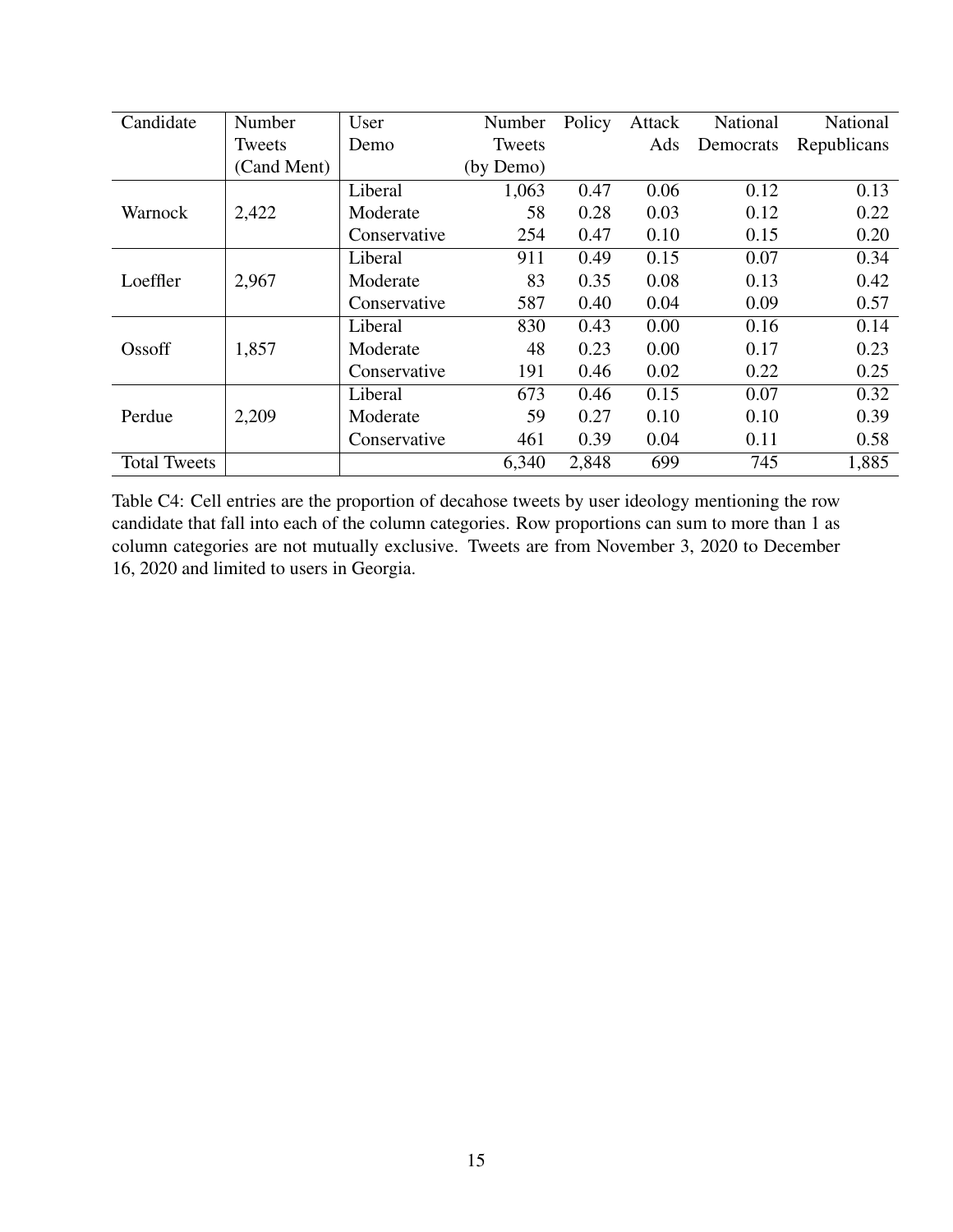| Candidate Number |                                         |       |        |      | Racial Law & Health |      |        |               |
|------------------|-----------------------------------------|-------|--------|------|---------------------|------|--------|---------------|
|                  | of Tweets Econ Covid Educ Justice Order |       |        |      |                     |      |        | Care Abortion |
| Warnock 1131     |                                         | 0.52  | 0.24   | 0.09 | 0.24                | 0.15 | 0.11   | 0.08          |
| Loeffler $1371$  |                                         | 0.52  | 0.30   | 0.07 | 0.25                | 0.15 | (0.10) | 0.08          |
| Ossoff $816$     |                                         | (157) | 0.27   | 0.06 | 0.24                | 0.11 | (111   | 0.05          |
| Perdue 948       |                                         | () 56 | (1, 3) | 0.06 | 0.23                | 0.14 | 010    | 0.06          |

Table C5: Cell entries are the proportion of decahose tweets mentioning the row candidate that fall into each of the column issue categories. Row proportions can sum to more than 1 as column categories are not mutually exclusive. Tweets are from November 3, 2020 to December 16, 2020 and limited to users in Georgia. LGBT, the environment, and immigration are not shown due to the small number tweets one each topic.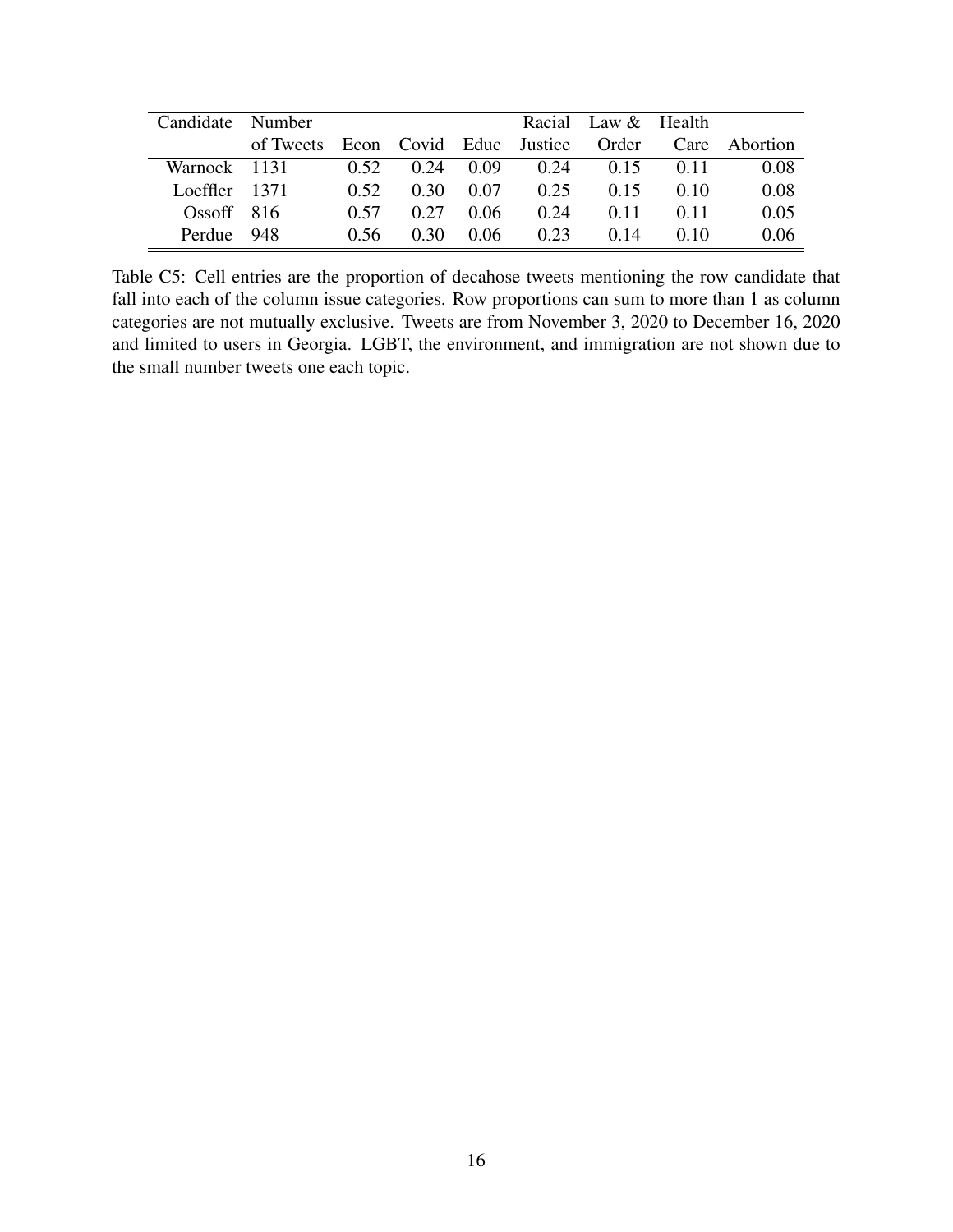| Candidate | User  | Number    |      |       |      | Racial  | Law $\&$ | Health |          |
|-----------|-------|-----------|------|-------|------|---------|----------|--------|----------|
|           | Demo  | of Tweets | Econ | Covid | Educ | Justice | Order    | Care   | Abortion |
| Warnock   | White | 197       | 0.53 | 0.28  | 0.07 | 0.23    | 0.29     | 0.09   | 0.08     |
|           | Women | 347       | 0.55 | 0.22  | 0.11 | 0.22    | 0.21     | 0.11   | 0.10     |
|           | Men   | 388       | 0.50 | 0.26  | 0.08 | 0.27    | 0.11     | 0.12   | 0.08     |
| Loeffler  | White | 200       | 0.54 | 0.28  | 0.09 | 0.24    | 0.17     | 0.06   | 0.08     |
|           | Women | 298       | 0.51 | 0.29  | 0.11 | 0.22    | 0.15     | 0.09   | 0.10     |
|           | Men   | 470       | 0.53 | 0.30  | 0.06 | 0.26    | 0.11     | 0.10   | 0.07     |
|           | White | 123       | 0.55 | 0.33  | 0.06 | 0.20    | 0.12     | 0.09   | 0.05     |
| Ossoff    | Women | 227       | 0.54 | 0.25  | 0.08 | 0.22    | 0.11     | 0.11   | 0.06     |
|           | Men   | 303       | 0.62 | 0.30  | 0.06 | 0.24    | 0.10     | 0.11   | 0.04     |
| Perdue    | White | 145       | 0.61 | 0.24  | 0.10 | 0.21    | 0.16     | 0.08   | 0.05     |
|           | Women | 207       | 0.61 | 0.29  | 0.11 | 0.17    | 0.09     | 0.09   | 0.06     |
|           | Men   | 354       | 0.58 | 0.31  | 0.05 | 0.21    | 0.11     | 0.11   | 0.05     |

Table C6: Cell entries are the proportion of decahose tweets mentioning the row candidate that fall into each of the column issue categories, by user ethnicity and gender. Row proportions can sum to more than 1 as column categories are not mutually exclusive. Tweets are from November 3, 2020 to December 16, 2020 and limited to users in Georgia. Environment, LGBT, and immigration are not shown due to the small number of posts on these topics.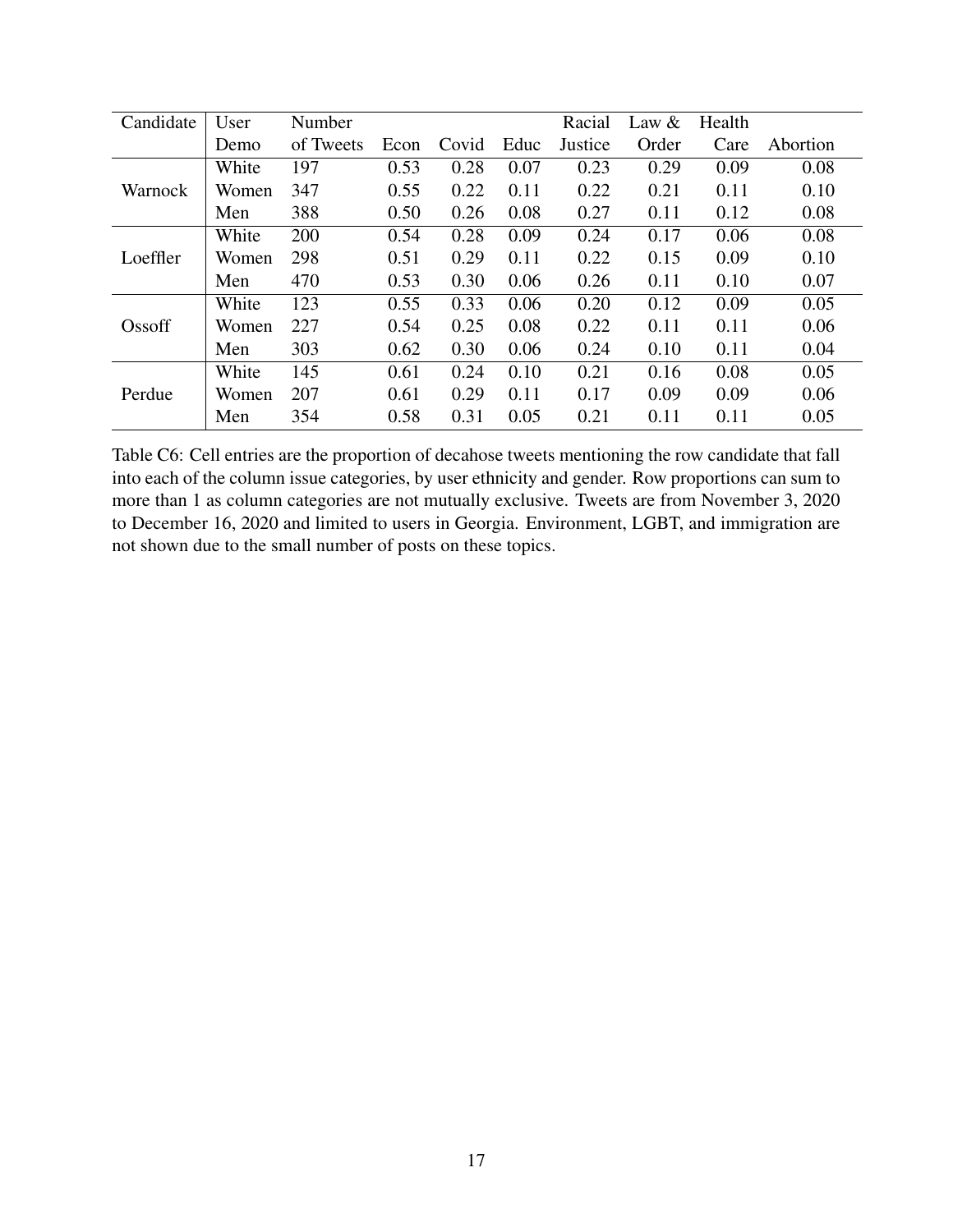| Candidate | User         | Number    |      |       |      | Racial  | Law $&$ | Health |          |
|-----------|--------------|-----------|------|-------|------|---------|---------|--------|----------|
|           | Demo         | of Tweets | Econ | Covid | Educ | Justice | Order   | Care   | Abortion |
| Warnock   | Liberal      | 499       | 0.53 | 0.23  | 0.08 | 0.25    | 0.20    | 0.09   | 0.07     |
|           | Moderate     | 16        | 0.38 | 0.25  | 0.19 | 0.25    | 0.12    | 0.06   | 0.00     |
|           | Conservative | 120       | 0.48 | 0.21  | 0.12 | 0.26    | 0.09    | 0.12   | 0.15     |
| Loeffler  | Liberal      | 444       | 0.51 | 0.33  | 0.05 | 0.29    | 0.13    | 0.10   | 0.06     |
|           | Moderate     | 29        | 0.48 | 0.34  | 0.07 | 0.24    | 0.14    | 0.14   | 0.03     |
|           | Conservative | 232       | 0.53 | 0.24  | 0.07 | 0.18    | 0.10    | 0.10   | 0.10     |
|           | Liberal      | 354       | 0.55 | 0.21  | 0.07 | 0.23    | 0.11    | 0.08   | 0.05     |
| Ossoff    | Moderate     | 11        | 0.64 | 0.45  | 0.00 | 0.18    | 0.00    | 0.00   | 0.00     |
|           | Conservative | 88        | 0.65 | 0.26  | 0.10 | 0.17    | 0.08    | 0.09   | 0.06     |
| Perdue    | Liberal      | 310       | 0.57 | 0.33  | 0.05 | 0.24    | 0.09    | 0.10   | 0.05     |
|           | Moderate     | 16        | 0.50 | 0.50  | 0.00 | 0.31    | 0.00    | 0.00   | 0.00     |
|           | Conservative | 179       | 0.61 | 0.24  | 0.07 | 0.15    | 0.08    | 0.10   | 0.08     |

Table C7: Cell entries are the proportion of decahose tweets mentioning the row candidate that fall into each of the column issue categories, by user ideology group. Row proportions can sum to more than 1 as column categories are not mutually exclusive. Tweets are from November 3, 2020 to December 16, 2020 and limited to users in Georgia. Environment, LGBT, and immigration are not shown due to the small number of posts on these topics.